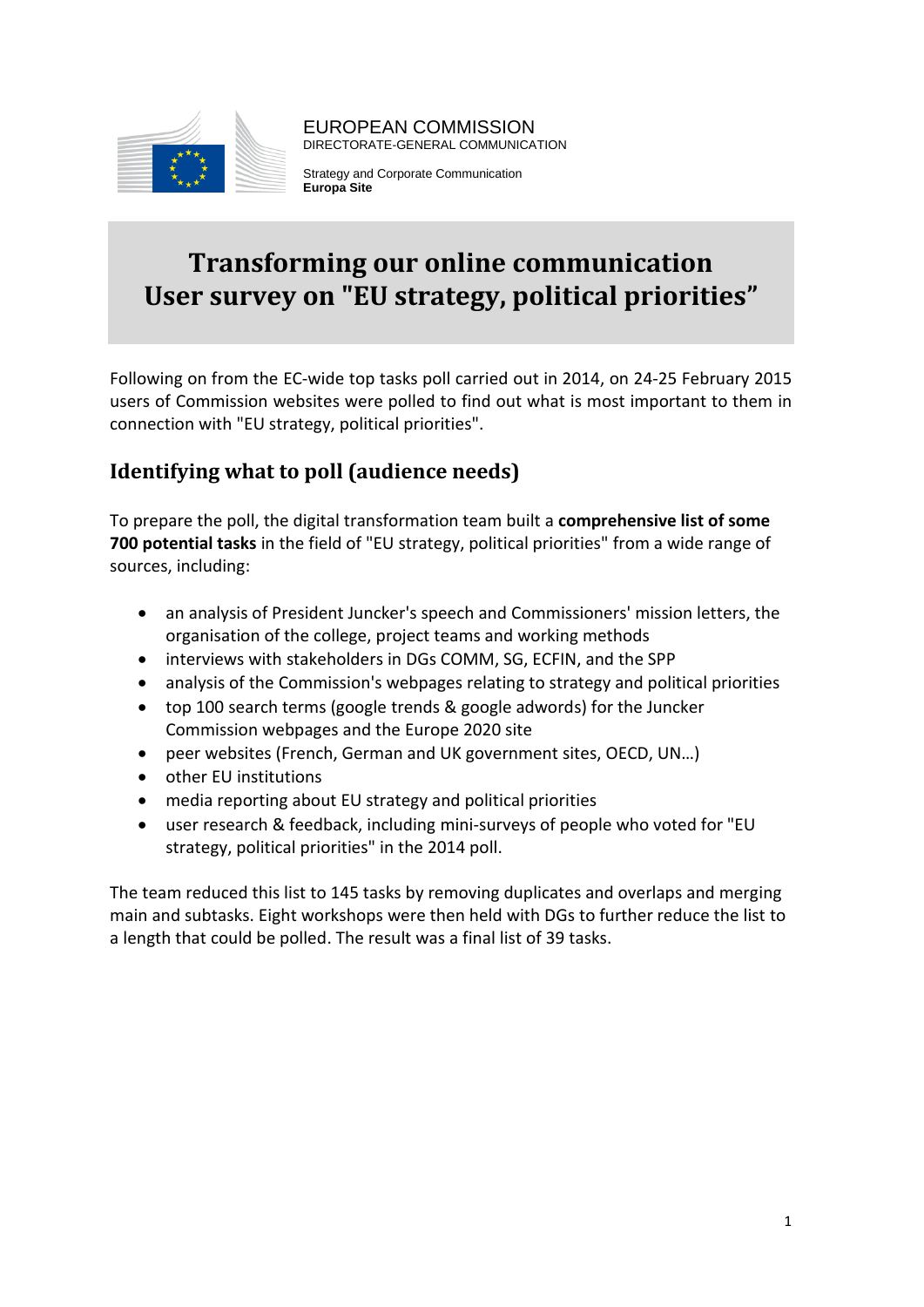## **Key results**

**9554 valid responses** were collected for the survey from **149 countries**. **86%** of the participants were from **EU member states**.

## **Audience for "EU strategy, political priorities"**

- 86% of visits are for professional reasons
- 81% of respondents are employed or self-employed and 11% are students
- 31% are from the public sector, 15% from NGOs and 42% from the private sector.

## **Top tasks**

Concerning the tasks, **five areas** stood out as being the most important for respondents, irrespective of where they work and live:



The complete list of 39 ranked EU strategy tasks is in annex.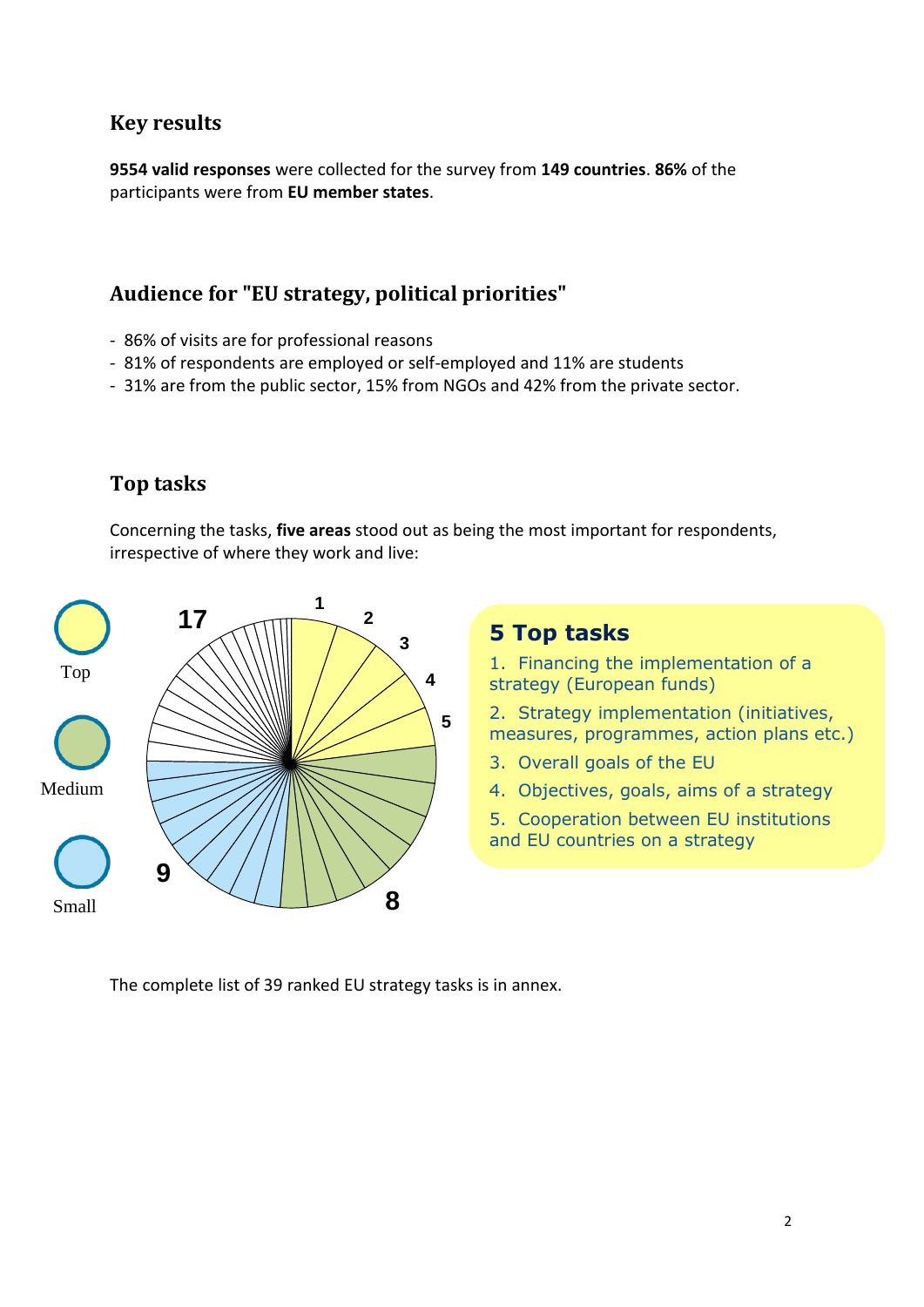## **Political priorities**

In response to the question "Which of the European Commission's 10 priorities are of most interest to you? Select all that apply", the results were as follows<sup>1</sup>:

| <b>Priorities</b>                                               | Percentage <sup>2</sup> |
|-----------------------------------------------------------------|-------------------------|
| New boost for jobs, growth and investment                       | 65%                     |
| A resilient Energy Union with a forward-looking climate change  |                         |
| policy                                                          | 43%                     |
| An area of justice and fundamental rights based on mutual trust | 39%                     |
| A Union of democratic change                                    | 37%                     |
| A deeper and fairer Economic and Monetary Union                 | 36%                     |
| A stronger global actor                                         | 36%                     |
| A deeper and fairer internal market with a strengthened         |                         |
| industrial base                                                 | 33%                     |
| Towards a new policy on migration                               | 27%                     |
| A Connected digital single market                               | 25%                     |
| A reasonable and balanced Free trade agreement with the         |                         |
| <b>United States</b>                                            | 18%                     |

### **Top interest areas/topics**

Respondents were asked to identify, in a list of 29 interest areas/topics, which they are most interested in. They could select all that apply.

Overall, the top 4 interest areas/topics are consistent across profiles:

- **1. Research, science, technology and innovation**
- **2. Education and training**
- **3. Environment**
- **4. Economy**

1

However, there are differences for specific profiles:

**Journalists:** 1. Economy 2. Environment 3. Climate change 4. Arts, culture, tourism and entertainment

**Lawyers:** 1. Competition 2. Economy 3. Consumer rights 4. Banking and finance

 $1$  While the user-task questions are 'emotionally neutral', the question of political priorities is not. User research clearly indicates that people tend to respond to these questions according to social expectations, rather than what they really feel and do. For example, people can prioritise climate change whilst continuing to run 2 cars… We would therefore place a strong caveat on using this data for other purposes.

 $2$  Percentage of poll respondents who selected the priority as being of interest to them.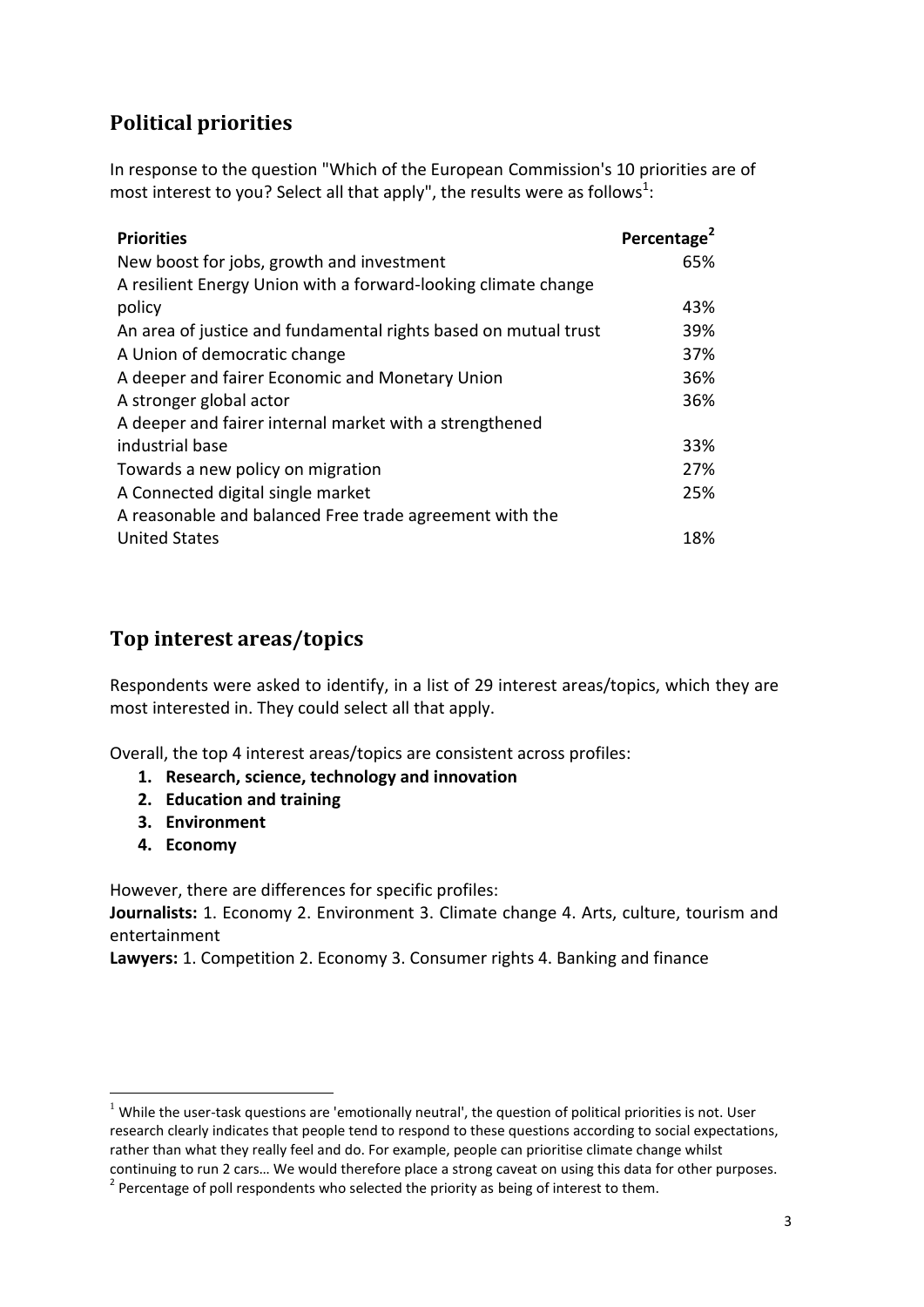## **Specific audiences have specific focuses**

 The top tasks of **respondents working for the European Commission** diverge significantly from the general pattern.

|                                                                                     | <b>European</b>    | Grand        |
|-------------------------------------------------------------------------------------|--------------------|--------------|
| Task ranking for European Commission respondents                                    | Commission + Total | $\mathbf{v}$ |
| EU vision for a theme / topic                                                       | 6.6%               | 3.6%         |
| Priorities of the European Commission                                               | 6.2%               | 3.4%         |
| Overall goals of the EU                                                             | 5.2%               | 4.4%         |
| Effects, results of an EU strategy (in a country, EU-wide)                          | 5.1%               | 3.8%         |
| EU legislation to achieve a strategy (existing, planned)                            | 3.7%               | 3.5%         |
| Principles and core values behind a strategy                                        | 3.6%               | 3.3%         |
| Objectives, goals, aims of a strategy                                               | 3.5%               | 4.3%         |
| Strategy implementation (initiatives, measures, programmes, action plans etc.)      | 3.5%               | 4.8%         |
| EU strategy, priorities on a specific theme / topic                                 | 3.4%               | 4.2%         |
| Involvement, consultation of stakeholders in EU strategy making (who, how, results) | 3.2%               | 2.9%         |
| EU economic governance (European Semester, etc.)                                    | 3.0%               | 1.7%         |
| Roadmaps, timetables, milestones for a strategy                                     | 2.7%               | 2.7%         |
| Cooperation between EU institutions and EU countries on a strategy                  | 2.7%               | 4.3%         |
| EU contribution to international strategies                                         | 2.6%               | 2.7%         |
| Financing the implementation of a strategy (European funds)                         | 2.6%               | 5.1%         |

- Although the top tasks results show great consistency across profiles and countries, our analysis so far shows some **small but meaningful differences in top tasks for certain profiles**. For example:
	- o 'Effects, results of an EU strategy (in a country, EU-wide)' (ranked 7) is a top task for students, business start-ups, journalists, economists, engineers and architects, as well as respondents in Germany and Sweden,
	- $\circ$  'EU countries' cooperation on a strategy' (ranked 10) is a top task for students, unemployed people, journalists, private individuals and respondents in Finland, Greece, Poland, Portugal and Romania,
	- o 'Priorities of the European Commission' (ranked 11) is a top task for lawyers and legal professional, policymakers, staff in EU institutions and retired people,
	- o 'Involvement, consultation of stakeholders in EU strategy making (who, how, results)' (ranked 16) is a top task for lobbyists and interest representatives and respondents in Ireland.
	- o 'EU economic governance (European Semester, etc.)' (ranked 29) is a top task for economists.

### **Top tasks in relation to political priorities and topics**

There is a very clear consistency for users' top tasks both in relation to the political priorities and the topics. This will help to create a clear and consistent architecture for the website focusing on the concrete actions and delivery of the Commission.